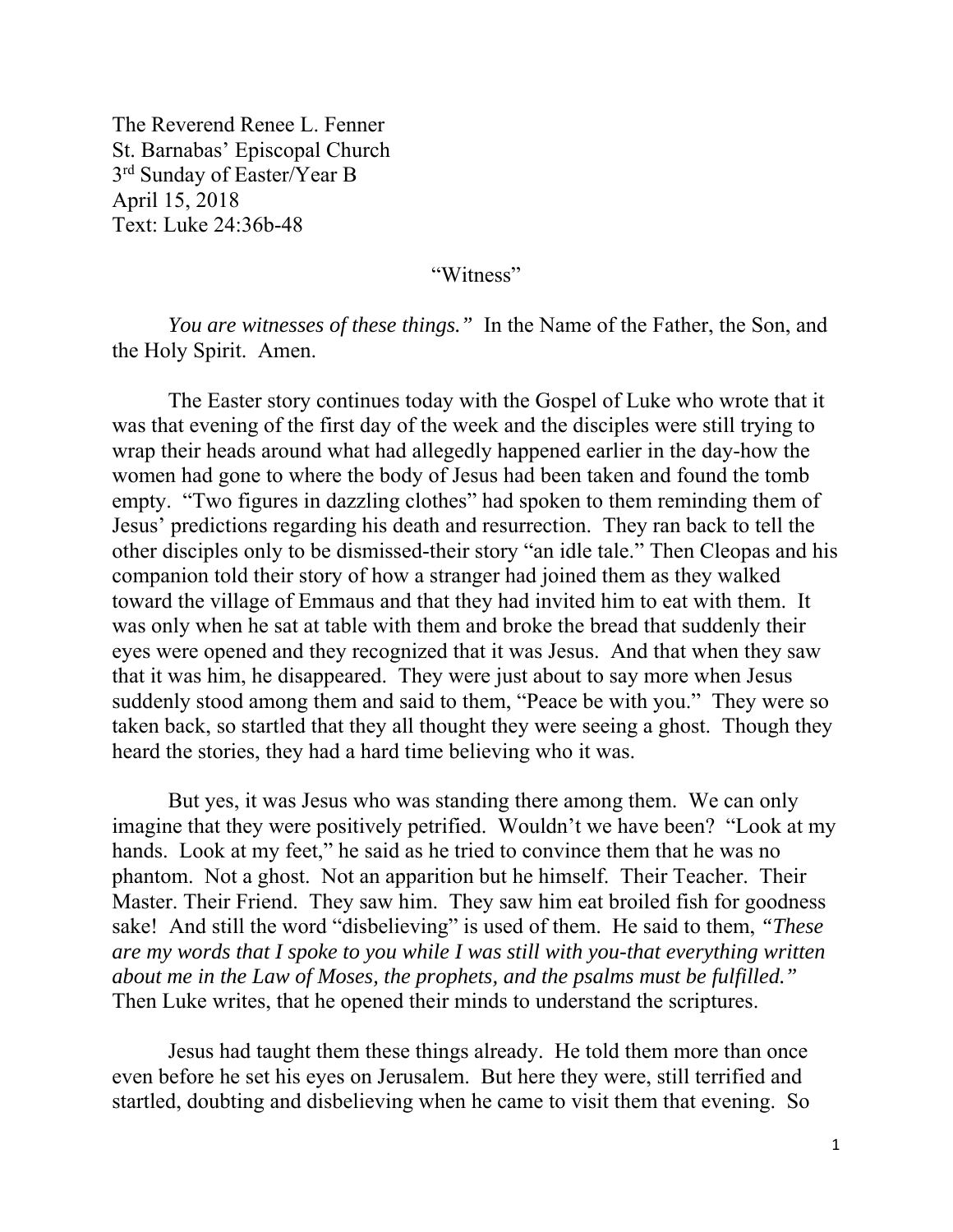Jesus taught them again. *"Thus it is written, that the Messiah is to suffer and to rise from the dead on the third day, and that repentance and forgiveness of sins is to be proclaimed in his name to all nations, beginning from Jerusalem. You are witnesses of these things."* 

*"You are witnesses of these things."* 

Their minds raced. What had they witnessed in all their time spent together? What had they heard? What had they seen?

 They were there during his early days of teaching in the synagogues. They saw him heal the man with uncleaned spirits, another with the withered hand and still another who was full of leprosy.

 They were there as he spoke of blessings that belonged to the least likelythe poor, the hungry, and those who wept.

 They were there when a centurion sought him out, asking him to heal his critically ill servant. Don't come to my home but speak a word. And Jesus did. The servant was healed.

 They were there when he told the parables of the Good Samaritan and of the rich man and Lazarus, and the persistent widow. When he taught them about compassion, forgiveness, when he welcomed women to join him in his mission. When he fed thousands. He had taught them how to pray. They saw him take little children into his arms.

 They were there when he told them once, twice, three times according to Luke's Gospel, that the Son of Man would suffer, die, and be raised on the third day. "Pay attention", he told them. But their minds were not open.

 They had been there when he rode into Jerusalem, eaten with him at the final meal, walked with him in the Garden. At his arrest many of them could not go any further seeing that what he spoke of was coming true. But at least some of the women stayed. They stayed and returned on the third day and found an empty tomb. Peter saw him. Cleopas and his companion walked with him. And now he was with them. In the flesh. *"You are witnesses of these things."* 

What were they to proclaim? His words, his deeds, his suffering, death, and resurrection. ALL OF IT and most especially that repentance for the forgiveness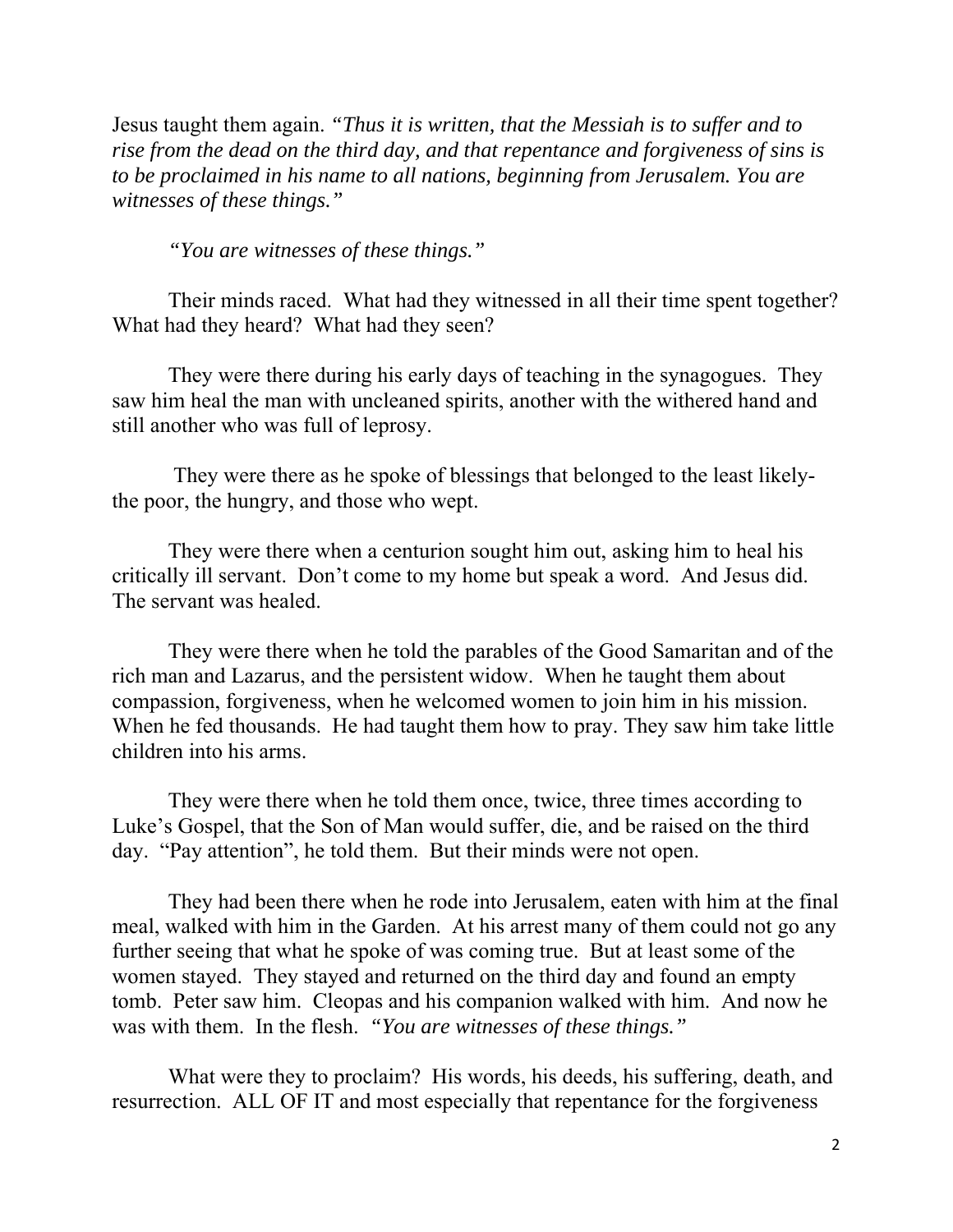of sins was to be proclaimed in his Name, not just to some but to ALL nations starting there in Jerusalem. Our first lesson from the Book of Acts recounts how Peter did just as Jesus commanded, *"Repent therefore",* he said to the crowds, *"and turn to God so that your sins may be wiped out."* 

 Peter, James, John, Mary, and all those who were the earliest followers of the Way gave witness with their lives as they proclaimed these truths about the risen Jesus. They gave witness to all of it and shared Jesus' message of repentance and forgiveness. We have heard the Jesus story and their stories and the stories of what happened long after they were gone. And even now the Easter story continues as you and I and Christians of all walks of life, of every culture, and race, and denomination, and nations are charged to bear witness to these truths with *our* lives. We are to witness to what *we* have seen and to what *we* have heard, to what we ourselves experience as the risen Lord continues to come in our day.

 We are to witness because Jesus has been with us as well-through all the events and blessings of our lives, in those times when we thought we couldn't do any more than put one foot in front of the other, during those times we have hungered, been in pain and wept as if there were no tomorrow. He stands with us in all of our victories and disappointments. He is with us through every diagnosis and in every discerning moment. He is present in pews and in homes, in prison cells and hospitals, and board rooms. He stands on street corners and walks along dusty roads. He is present in this world.

How different the world would be if others saw the hands and feet of Jesus transposed in and through us and all those who believe. How different the world would be if we truly lived as "the children of God" committed to transforming the world to reflect the world God intended, the world Jesus showed us has the potential to be. A world that is in need of witnesses in his Name. Witnesses to those feel as though they are invisible. To those who continue to be poor, hungry, blind, and lame. To those who continue to weep and mourn and search for justice. Those living with HIV/AIDS and other illnesses. Those being swallowed up by alcohol and drug abuse. Witnesses to those sexually assaulted and bullied. To those who feel unloved. Those who are continually put down and beat down because of who they love, their race, skin color, gender, ethnicity, age.

 How different the world could be if we lived as if our sins, my sins, your sins, the world's sins can be and will be and shall be forgiven. Forgiven as were the sins of the paralytic man brought to Jesus on his stretcher, as was the woman who washed the feet of Jesus with her tears and dried them with her hair. Forgiven